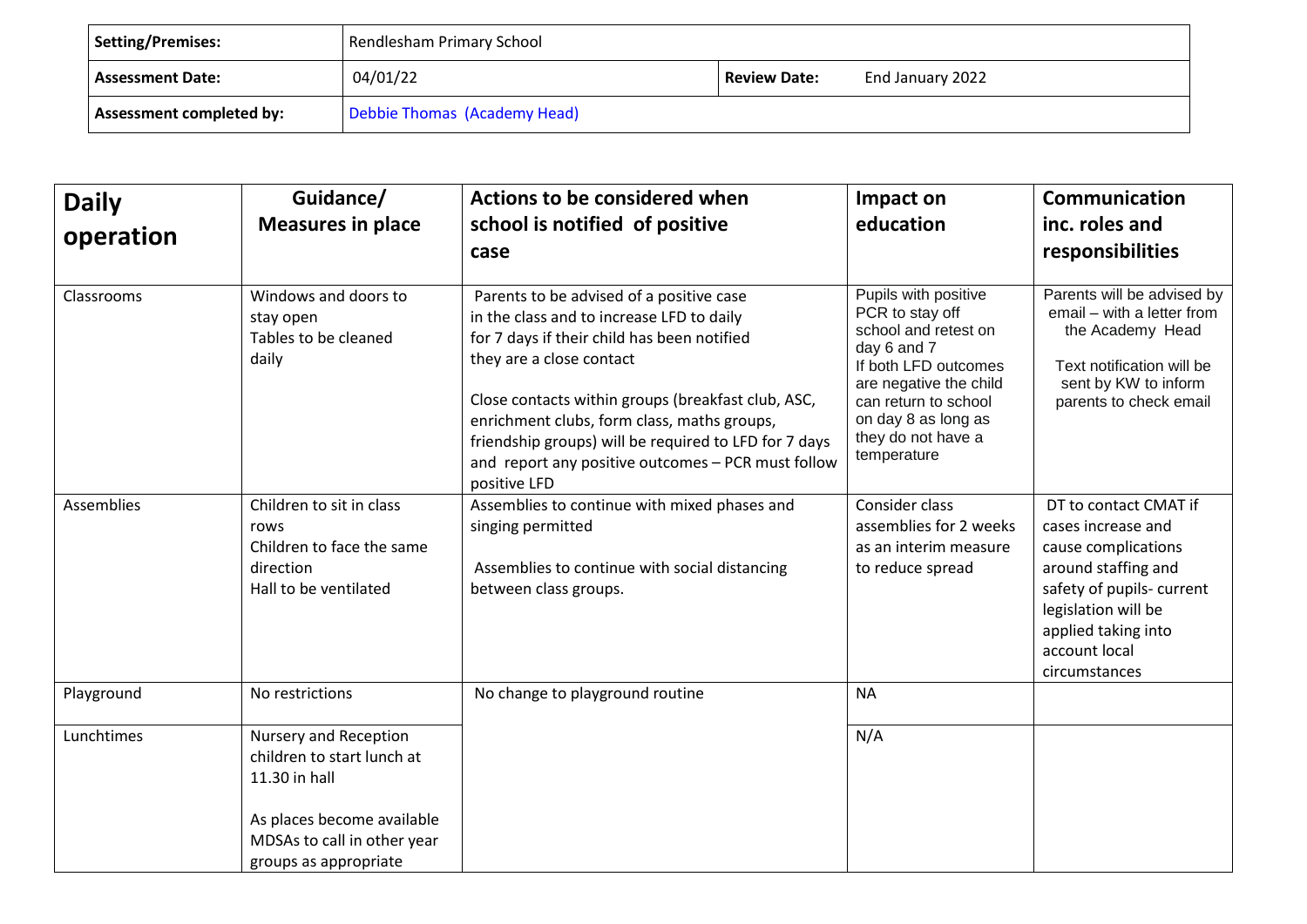| <b>Tuck Shop</b>    | Led by year 6 children in<br>school hall                                                               | Identify close contacts if a helper tests<br>positive                                                                                                                                            | N/A                                                             |                                                                |
|---------------------|--------------------------------------------------------------------------------------------------------|--------------------------------------------------------------------------------------------------------------------------------------------------------------------------------------------------|-----------------------------------------------------------------|----------------------------------------------------------------|
| Parental attendance | No parental visits to school<br>All parents to wear face<br>coverings from 1 <sup>st</sup>             | Letter to parents explaining need for<br>face coverings and social distancing sent<br>by CEO 4/1/22                                                                                              | n/a                                                             | Office to monitor<br>parental messages +<br>calls              |
|                     | November when in the<br>playground                                                                     | If parents advise that they have a<br>positive LFD or positive PCR their<br>children will be required to LFD for the<br>next 7 days and can continue to attend<br>school if results are negative |                                                                 |                                                                |
| <b>EVCs</b>         | Follow transport guidance<br>below                                                                     | Adults will be replaced where possible to<br>allow visits to continue                                                                                                                            | EVCs will only be<br>cancelled if adult<br>ratios cannot be met | All communication<br>to parents regarding<br>EVCs will set out |
|                     | Ratios can be supported<br>with parents that can<br>evidence a negative LFT on<br>the day of the visit | If the visit lead is unable to attend a<br>member of SLT will replace them where<br>possible                                                                                                     |                                                                 | cancellation<br>procedures                                     |
|                     | Encouraged to go ahead<br>with COVID RA from<br>receiving site in place                                | parents will be made aware of what cost<br>elements are refundable prior to giving<br>consent                                                                                                    |                                                                 |                                                                |

| <b>Tracing close</b><br>contacts and<br>isolation | <b>Guidance/ Measures in</b><br>place                                                                                                                                                                                                                         | <b>Actions to be considered</b><br>when school is notified of<br>positive case                                                                                                                                                                                                                                                                                                                                                | Impact on<br>education                                                                                                    | <b>Communication inc. roles</b><br>and responsibilities                                                                                                      |
|---------------------------------------------------|---------------------------------------------------------------------------------------------------------------------------------------------------------------------------------------------------------------------------------------------------------------|-------------------------------------------------------------------------------------------------------------------------------------------------------------------------------------------------------------------------------------------------------------------------------------------------------------------------------------------------------------------------------------------------------------------------------|---------------------------------------------------------------------------------------------------------------------------|--------------------------------------------------------------------------------------------------------------------------------------------------------------|
| Informing parents                                 | Parents will be notified of the<br>presence of a positive case in a<br>class or group by the school but no<br>names will be shared. If staff are<br>aware of close contacts parents<br>will be notified as soon as possible<br>alongside NHS track and Trace. | NHS Test and Trace will work with<br>the positive case and/or their parent<br>to identify close contacts. Contacts<br>from a school setting will only be<br>traced by NHS Test and Trace<br>where the positive case and/or their<br>parent specifically identifies the<br>individual as being a close contact.<br>individuals are not required to self-isolate if they are<br>contacted by NHS Test and Tracelive in the same | Pupils awaiting results<br>or asymptomatic but<br>positive will receive<br>home learning in line<br>with the Trust policy | Class teachers to contact parents<br>of pupils to inform them of the<br>home learning offer<br>For maths - this is the maths<br>teacher not the form teacher |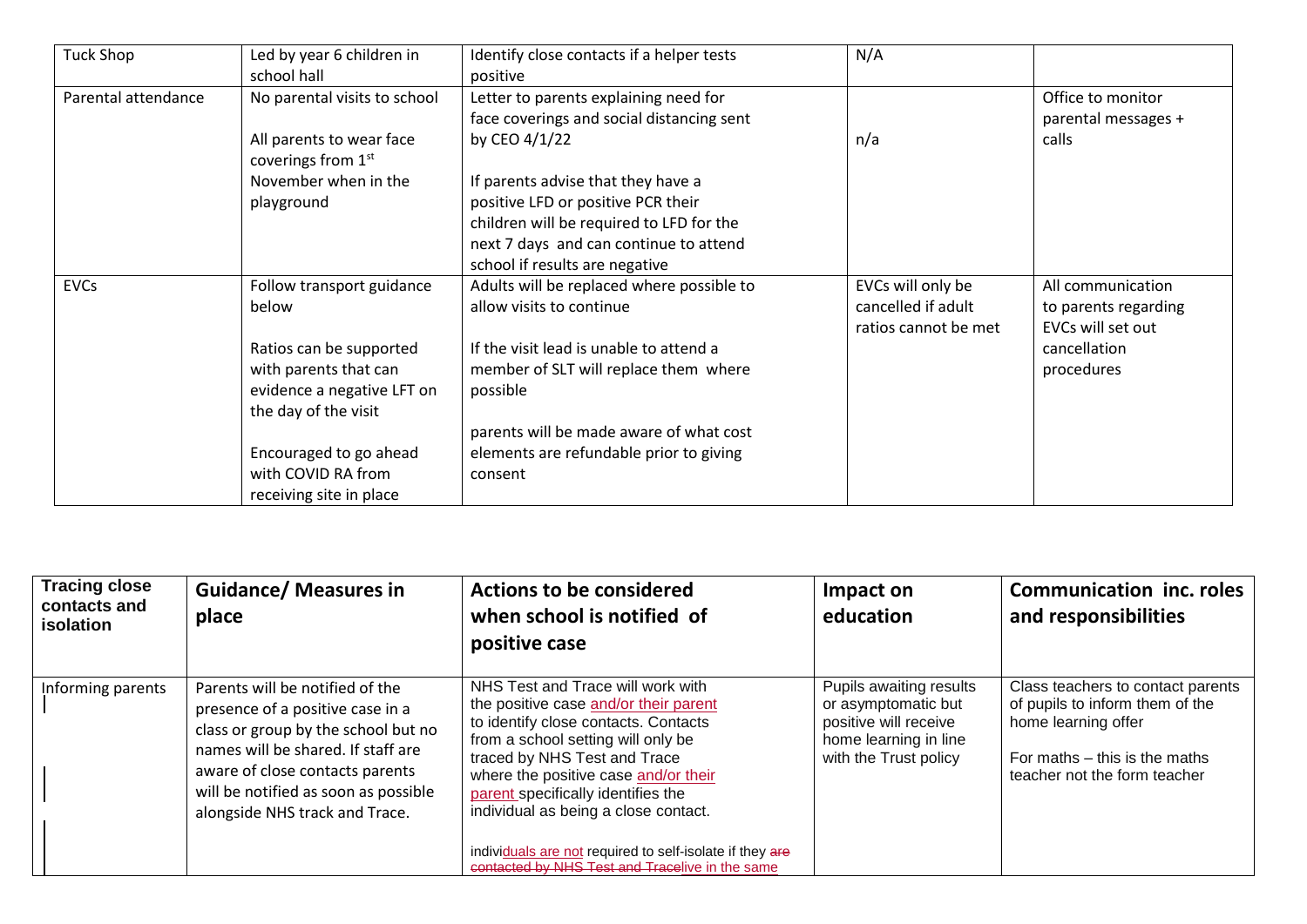|                      |                                                         | household as someone with COVID-19, or are a close<br>contact of a positive someone with COVID-19-case.<br>and any of the following apply:                                                                                                                            |                                                                                                  |                                                                                                                                         |
|----------------------|---------------------------------------------------------|-----------------------------------------------------------------------------------------------------------------------------------------------------------------------------------------------------------------------------------------------------------------------|--------------------------------------------------------------------------------------------------|-----------------------------------------------------------------------------------------------------------------------------------------|
|                      |                                                         | they are fully vaccinated<br>they are below the age of 18 years and 6<br>months<br>they have taken part in or are currently part<br>of an approved COVID-19 vaccine trial<br>they are not able to get vaccinated for<br>medical reasons                               |                                                                                                  |                                                                                                                                         |
|                      |                                                         | Instead, childrenthey will be contacted by NHS Test<br>and Trace, informed they have been in close contact<br>with a positive case and advised to take<br>a PCR test.PCR test.                                                                                        |                                                                                                  |                                                                                                                                         |
|                      |                                                         | Staff who do not need to isolate, and children and<br>young people aged 5 -10 who usually attend school,<br>and have been identified as a close contact, should<br>continue to attend school as normal. They do not<br>need to wear a face covering within the school |                                                                                                  |                                                                                                                                         |
| Informing the LA     | D Thomas has<br>information on who to<br>contact        |                                                                                                                                                                                                                                                                       |                                                                                                  | D Thomas will notify the LA as<br>per the County Council flow chart                                                                     |
| <b>Informing PHE</b> | D Thomas to follow PHE<br>guidance on when to<br>notify |                                                                                                                                                                                                                                                                       |                                                                                                  | D Thomas will follow PHE<br>guidance and report as<br>required                                                                          |
| Informing CMAT       | The attendance register<br>will report cases.           |                                                                                                                                                                                                                                                                       | <b>CMAT</b> home learning<br>policy to be applied to<br>absence where pupils<br>are asymptomatic | In the event of multiple cases in<br>one group of pupils CMAT will<br>be advised by K Watts and<br>current guidance will be<br>applied. |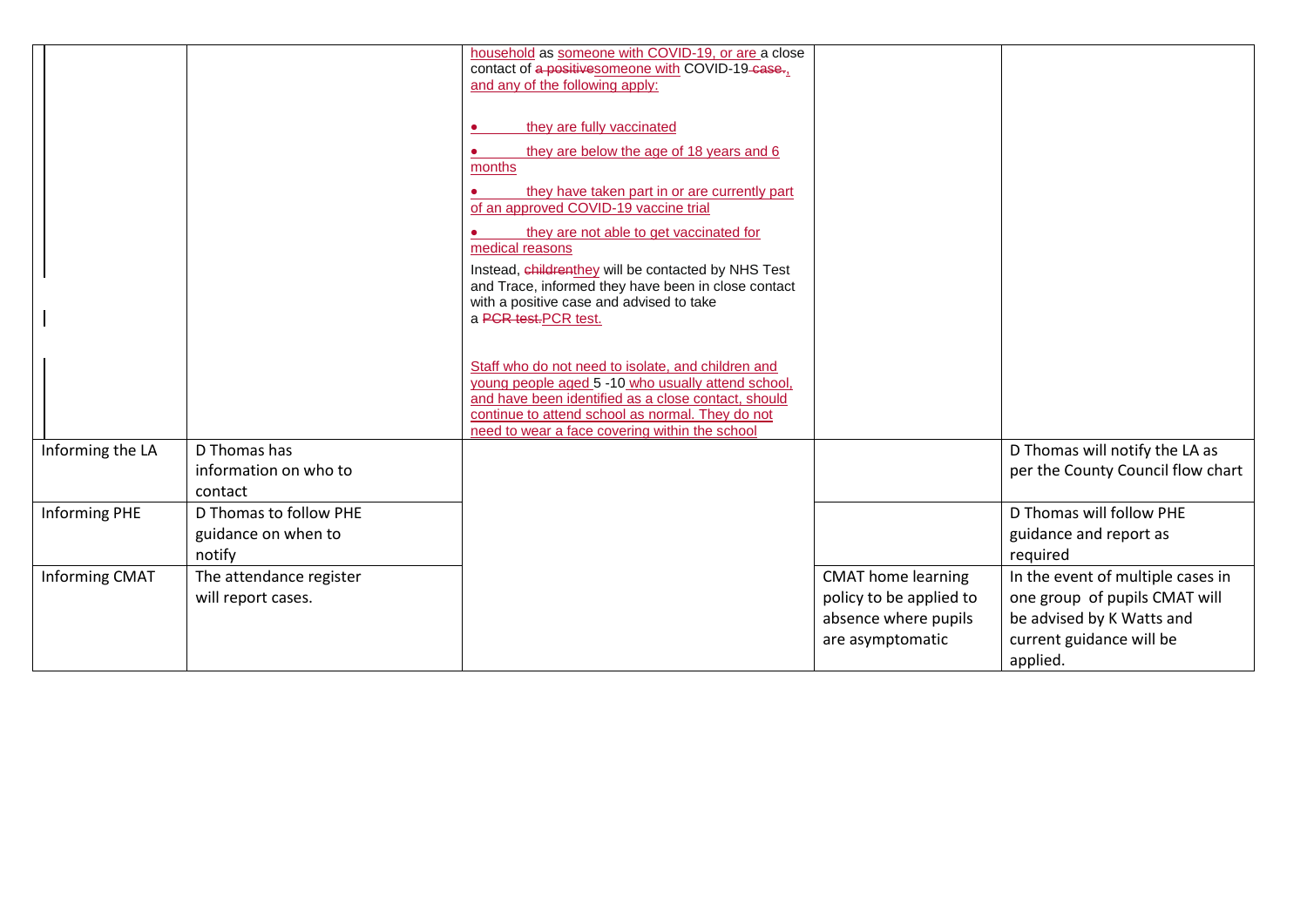| <b>Managing</b><br><b>Staffing</b>                            | <b>Guidance/ Measures in</b><br>place                                                                                                                                                                                                                                                                                                                                         | <b>Actions to be considered when</b><br>school is notified of positive<br>case                                                                                                                                                                                                                                                                                                                                                                                                                                                                                                                                                                                                                                                                                                                    | Impact on<br>education                                                                                 | Communication inc.<br>roles and<br>responsibilities                                                   |
|---------------------------------------------------------------|-------------------------------------------------------------------------------------------------------------------------------------------------------------------------------------------------------------------------------------------------------------------------------------------------------------------------------------------------------------------------------|---------------------------------------------------------------------------------------------------------------------------------------------------------------------------------------------------------------------------------------------------------------------------------------------------------------------------------------------------------------------------------------------------------------------------------------------------------------------------------------------------------------------------------------------------------------------------------------------------------------------------------------------------------------------------------------------------------------------------------------------------------------------------------------------------|--------------------------------------------------------------------------------------------------------|-------------------------------------------------------------------------------------------------------|
| Measures to<br>support staff                                  | All staff are to complete LFD test's<br>twice per week or as directed if part<br>time only and report their results<br>using the Government APP<br>Staff are to work in well ventilated<br>areas<br>Sanitiser is available to all staff<br>Wearing of face coverings in<br>communal areas is optional until<br>further notice<br>Staff room to be expanded into the<br>atrium | Fully vaccinated staff do not need to isolate if<br>identified as close contacts.<br>They will be required to complete a Lateral Flow<br>Test and report the result<br>Staff and pupils with a positive LFD test result<br>should self-isolate in line with the stay at home<br>guidance for households with possible or confirmed<br>coronavirus (COVID-19) infection. They will also<br>need to get a free PCR test to check if they have<br>COVID-19.<br>Whilst awaiting the PCR result, the individual<br>should continue to self-isolate.<br>If the PCR test is taken within 2 days of the positive<br>lateral flow test, and is negative, it overrides the<br>self-test LFD test and the staff member can return<br>to school, as long as the individual doesn't have<br>COVID-19 symptoms. |                                                                                                        | <b>School Outbreak</b><br>Contingency Plan to be<br>shared with all staff and<br>published on website |
| <b>ALL Staff with</b><br>symptoms                             |                                                                                                                                                                                                                                                                                                                                                                               | Should complete a PCR test and inform the Academy Head of the result immediately.                                                                                                                                                                                                                                                                                                                                                                                                                                                                                                                                                                                                                                                                                                                 | Classes may be<br>covered by<br>unqualified teachers                                                   |                                                                                                       |
| Fully<br>vaccinated<br>staff notified<br>as close<br>contacts | Do not need to isolate if identified<br>as a close contact. They should<br>complete a LFD immediately and<br>report the result.                                                                                                                                                                                                                                               | All close contacts should complete a LFD<br>immediately - if the test is negative the staff<br>member may remain in work as long as they have<br>no symptoms<br>If the LFT is positive staff must immediately isolate<br>and take a PCR test<br>Staff with symptoms will also need to get a<br>free PCR test to check if they have COVID-19<br>Staff testing positive must isolate for 7 days and<br>LFD test on day 6 and 7. If both tests are negative<br>the staff member may return to work as long as<br>they do not have a temperature                                                                                                                                                                                                                                                      | working in school,<br>by an HLTA, a cover<br>teacher employed<br>by the school or a<br>supply teacher. |                                                                                                       |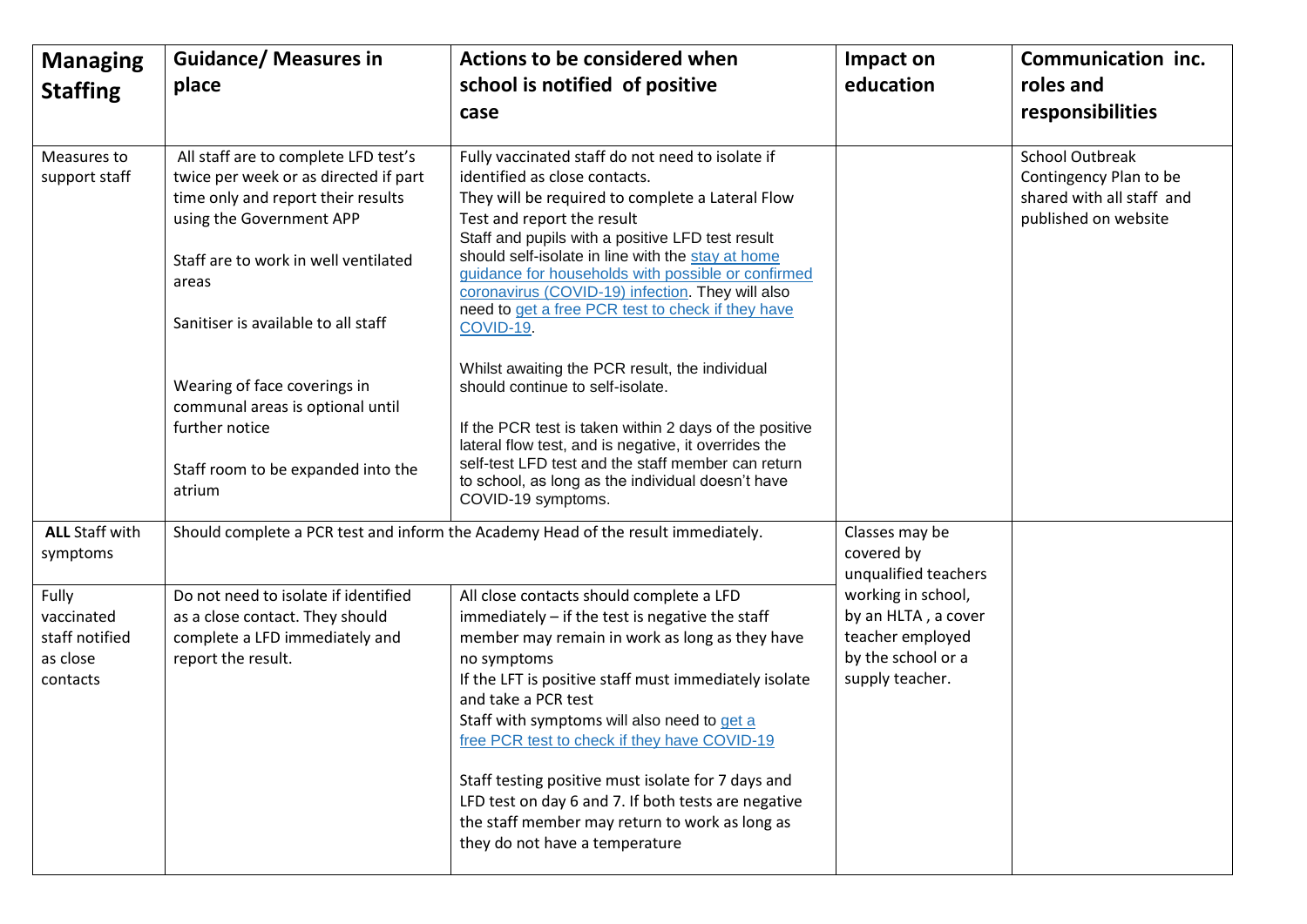| Unvaccinated   | If staff choose not to get vaccinated,   | Isolating staff with |
|----------------|------------------------------------------|----------------------|
| staff notified | or are unable to be vaccinated they      | no symptoms will be  |
| as close       | will need to self-isolate for 10 days if | required to live     |
| contacts       | identified as a close contact in line    | teach from home or   |
|                | with NHS guidance.                       | access CPD provided  |
|                |                                          | by the Academy       |
|                |                                          | head.                |
|                |                                          | Any CPD will be      |
|                |                                          | recorded and staff   |
|                |                                          | evaluation will be   |
|                |                                          | requested.           |

| <b>Pupil</b><br>Absence             | <b>Guidance/ Measures in place</b>                                                                                                                                                                               | <b>Actions to be</b><br>considered in case of<br>positive case                                                                                                                                                                                                                                                                                                                                                                                                          | Impact on<br>education                                                                                                                                                             | Communication inc.<br>roles and responsibilities |
|-------------------------------------|------------------------------------------------------------------------------------------------------------------------------------------------------------------------------------------------------------------|-------------------------------------------------------------------------------------------------------------------------------------------------------------------------------------------------------------------------------------------------------------------------------------------------------------------------------------------------------------------------------------------------------------------------------------------------------------------------|------------------------------------------------------------------------------------------------------------------------------------------------------------------------------------|--------------------------------------------------|
| Pupils with<br>COVID-19<br>Symptoms | If symptoms are identified in school<br>pupils will be moved to an isolation<br>room and adults supporting will be<br>provided PPE<br>Parents will be notified and required to<br>collect the pupil immediately. | If a pupil is awaiting collection, they should be<br>left in a room on their own if possible and<br>safe to do so. A window should be opened for<br>fresh air ventilation if possible.<br>Appropriate PPE should also be used if close<br>contact is necessary. Further information on<br>this can be found in the use of PPE in<br>education, childcare and children's social care<br>settings guidance. Any rooms they use should<br>be cleaned after they have left. | Pupils with symptoms are<br>not required to access<br>home learning but should<br>be encouraged to return<br>to school after their<br>isolation and when all<br>symptoms have gone | School to inform parents via letter              |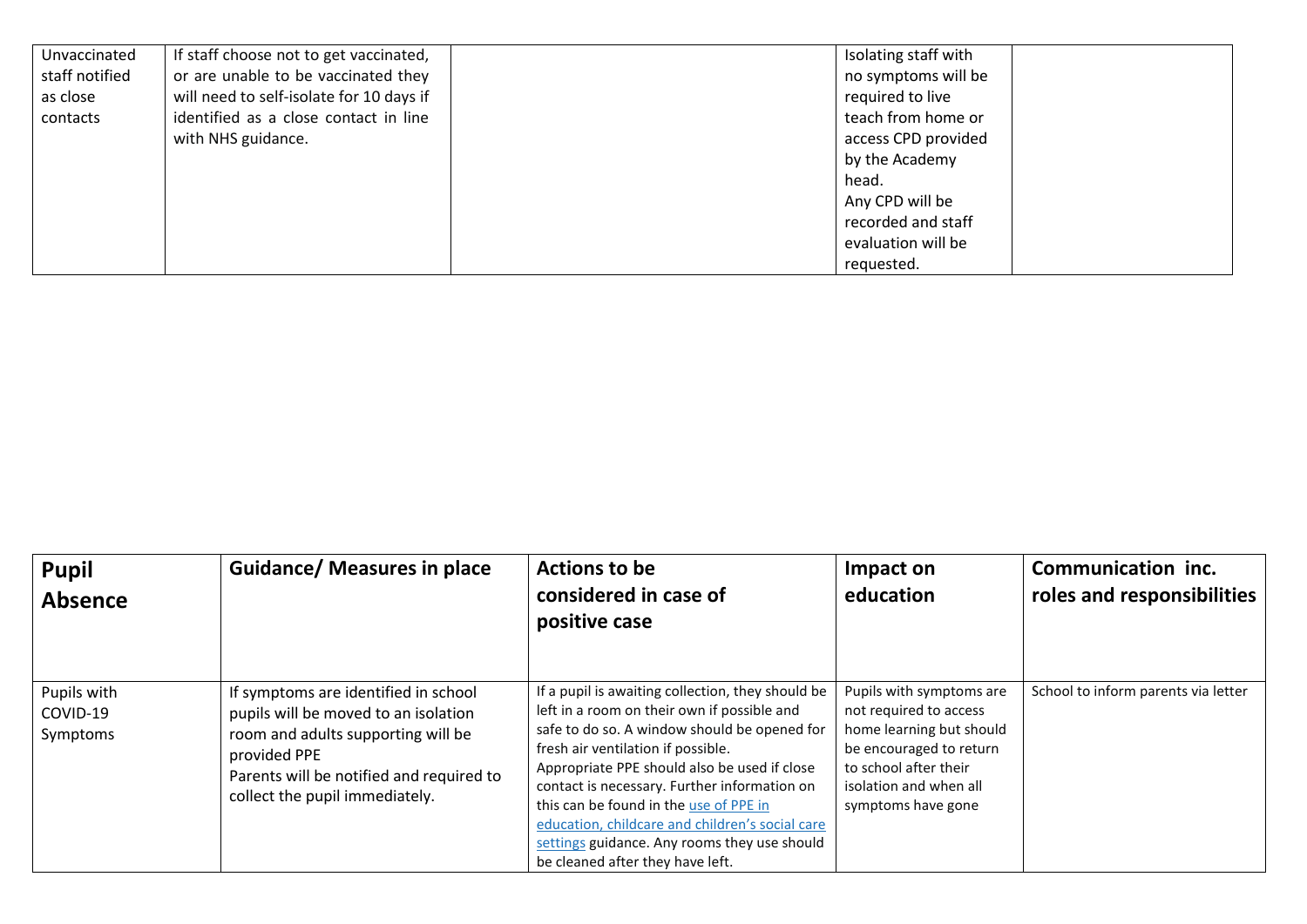|                                        | Pupils should not come into school if they<br>have symptoms, or have had a positive test<br>result                                                                                                                                                                                                                                                                                                          |                                                                                                                                                                                                                                                                                                                                                                  |                                                                                                                                                                                                                                                                   |                                                                                                                |
|----------------------------------------|-------------------------------------------------------------------------------------------------------------------------------------------------------------------------------------------------------------------------------------------------------------------------------------------------------------------------------------------------------------------------------------------------------------|------------------------------------------------------------------------------------------------------------------------------------------------------------------------------------------------------------------------------------------------------------------------------------------------------------------------------------------------------------------|-------------------------------------------------------------------------------------------------------------------------------------------------------------------------------------------------------------------------------------------------------------------|----------------------------------------------------------------------------------------------------------------|
| Siblings of pupils with<br>symptoms    | Siblings will be required to LFD test<br>for 7 days as a close contact of a<br>positive case. However if the LFD is<br>negative and they have no symptoms<br>they can continue to stay in school                                                                                                                                                                                                            | Siblings must complete a LFT and follow stay<br>at home guidance for households with<br>possible or confirmed coronavirus (COVID-19)<br>infection.                                                                                                                                                                                                               | Siblings with no symptoms<br>and a negative LFD can<br>return to school either<br>during the same day or<br>the following session                                                                                                                                 | Office staff to collect siblings and<br>notify parents<br>Register to be updated accordingly                   |
| Pupils identified as<br>close contacts | Teachers to keep records of maths<br>groups and phonics groups<br>Enrichment groups require a weekly<br>register which is the responsibility of<br>the lead adult<br>K Watts to keep register of BSC/ASC<br>and Enrichment groups                                                                                                                                                                           | NHS track and trace will contact parents<br>School to send supporting document to<br>parents highlighting latest government<br>guidance<br>Pupils will be encouraged to attend school<br>if no symptoms and a negative lateral flow<br>test or PCR has been completed<br>School will request LFD tests for 7 days if a<br>child is identified as a close contact | Close contacts must<br>return to school if<br>negative and no<br>symptoms are present<br>Positive asymptomatic<br>pupils can access home<br>learning as advised by<br>the class teacher<br>Positive and unwell<br>children do not need to<br>access home learning | Parents to inform<br>office staff of<br>results and email<br>staff if their child<br>requires home<br>learning |
| Attendance                             | Where a child is required to self-isolate or<br>quarantine because of COVID-19 in<br>accordance with relevant legislation or<br>guidance published by PHE or the DHSC they<br>should be recorded as code X (not attending in<br>circumstances related to coronavirus).<br>Where they are unable to attend because they<br>have a confirmed case of COVID-19 they<br>should be recorded as code I (illness). | Parents will be informed that<br>attendance is mandatory<br>unless a positive case has<br>been identified                                                                                                                                                                                                                                                        | School attendance is<br>mandatory for all pupils of<br>compulsory school age and<br>it is a priority to ensure that<br>as many children as<br>possible regularly attend<br>school.                                                                                | Parents to<br>communicate with<br>the school office                                                            |
| <b>Pupils Travelling Abroad</b>        | For pupils abroad who are unable to return,<br>code X is unlikely to apply. In some specific<br>cases, code Y (unable to attend due to<br>exceptional circumstances) will apply. Further<br>guidance about the use of codes is provided in<br>the school attendance guidance.                                                                                                                               | Pupils returning from abroad<br>must take a LFD test and<br>parents must report the<br>result to school staff before<br>returning<br>Isolation is only required if a<br>child has symptoms or a<br>positive result                                                                                                                                               | Pupil attendance is<br>mandatory<br>Follow attendance<br>guidance above                                                                                                                                                                                           | Parents to be informed of the<br>need for a test in writing<br>before the start of term                        |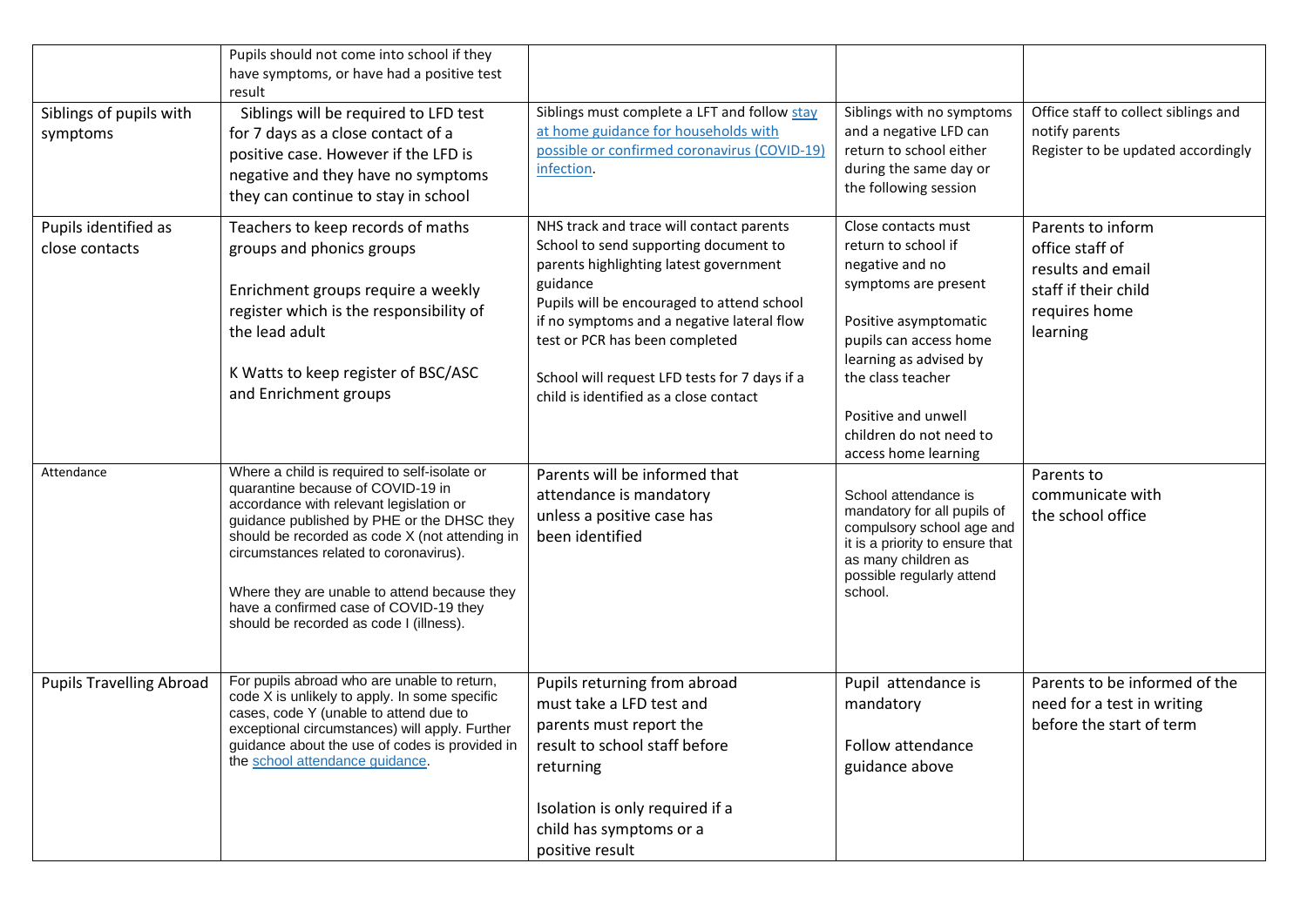| <b>Wearing of face</b><br>coverings | Guidance/<br><b>Measures in</b><br>place | Actions to be considered in<br>case of positive case                                                                                                                                                             | Impact on<br>education | Communication inc. roles and<br>responsibilities                                                            |
|-------------------------------------|------------------------------------------|------------------------------------------------------------------------------------------------------------------------------------------------------------------------------------------------------------------|------------------------|-------------------------------------------------------------------------------------------------------------|
| Pupils                              | Not required                             | If multiple cases are reported pupils will not be<br>required to wear face coverings<br>All children will use sanitiser or wash hands before<br>entering a classroom                                             | n/a                    | Letter to parents at start of term sets<br>out conditions                                                   |
| Staff                               | Optional                                 | Staff will follow government guidance for primary<br>schools                                                                                                                                                     | n/a                    | Staff will be updated by email if there<br>are increased cases and guidance<br>changes                      |
| Visitors                            | Compulsory                               | ONLY essential visitors allowed on site<br>Visitors will be asked to provide evidence of a<br>negative LFD test<br>Visitors will be asked to wear a mask when<br>working in close contact with an adult or child | n/a                    | Will be checked by the<br>office staff<br>Invitees will be notified by receiving<br>staff of our conditions |

| <b>Transport</b>                                     | Guidance/<br><b>Measures in</b><br>place                                                          | Actions to be<br>considered in case of<br>positive case               | Impact on<br>education | <b>Communication inc. roles</b><br>and responsibilities                           |
|------------------------------------------------------|---------------------------------------------------------------------------------------------------|-----------------------------------------------------------------------|------------------------|-----------------------------------------------------------------------------------|
| Transport to<br>sporting events/<br>swimming or EVCs | Face coverings are<br>not required by<br>pupils                                                   | Notify the transport company<br>Notify EVC site (school office)       | No impact              | K Watts to notify transport company<br>and EVC site of positive cases             |
|                                                      | Pupils to use hand sanitiser<br>before entering the coach and<br>when leaving it to renter school | Trace close contacts i.e those<br>seated adjacent to positive<br>case |                        | Inform parents of known close<br>contacts and follow guidance above<br>for pupils |